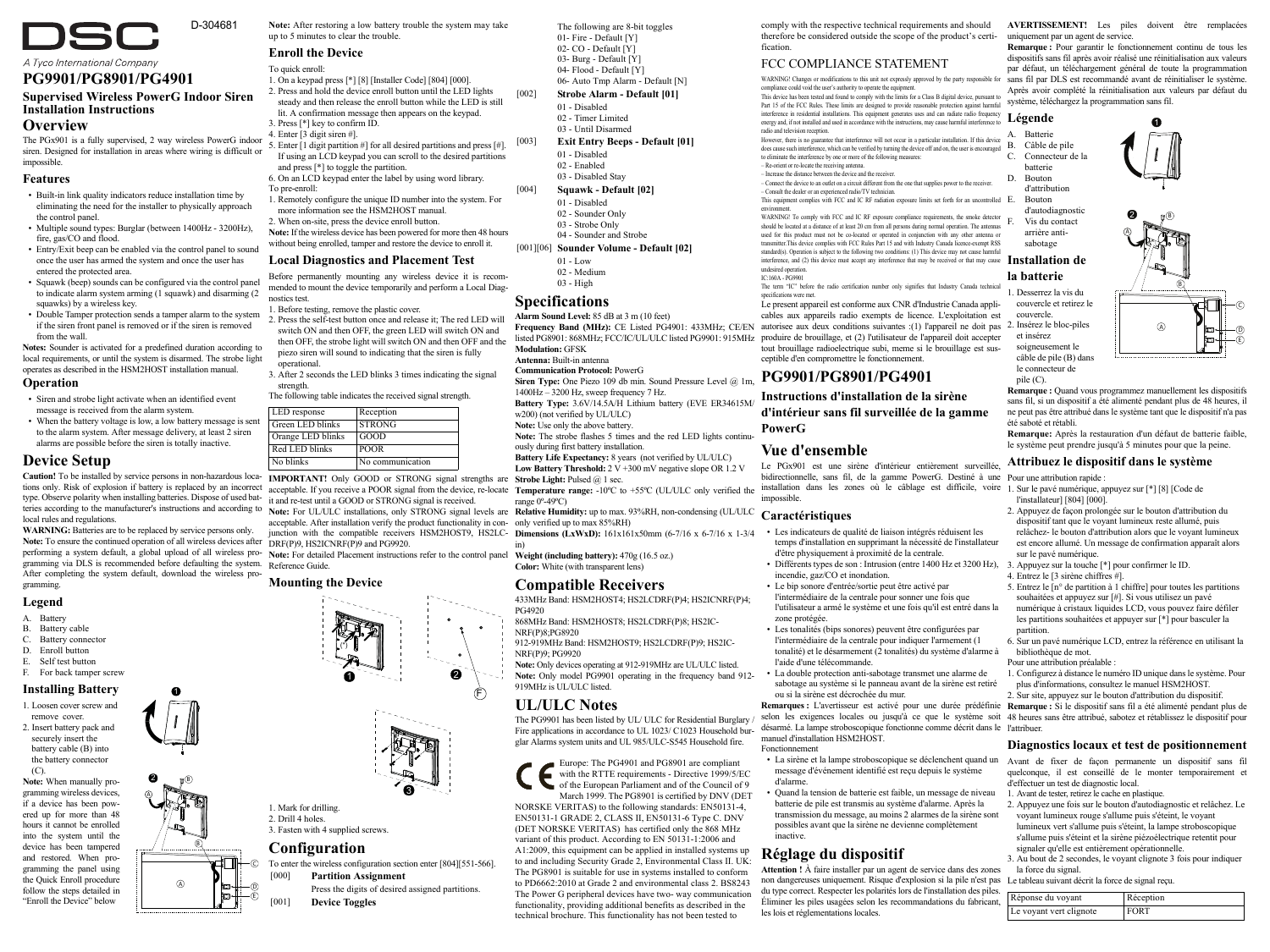| Réponse du voyant         | Réception            |
|---------------------------|----------------------|
| Le voyant orange clignote | <b>BON</b>           |
| Le voyant rouge clignote  | <b>FAIBLE</b>        |
| Aucun clignotement        | Aucune communication |

**IMPORTANT !** Seules les forces de signal FORT ou BON sont acceptables. Si vous recevez un signal FAIBLE du dispositif déplacez-le et testez-le à nouveau jusqu'à ce qu'un signal BON ou FORT soit reçu.

**Remarque :** Pour les installations UL/ULC, seul un signal FORT est acceptable. Après installation, vérifiez les fonctionnalités de pile. l'appareil en association avec les récepteurs compatibles HSM2HOST9, HS2LCDRF(P)9, HS2ICNRF(P)9 et PG9920. **Remarque :** Pour des instructions détaillées sur le positionnement, consultez le guide de référence de la centrale.

#### **Installation de l'appareil**





1. Marquez pour le perçage. 2. Percez 4 trous. 3. Serrez avec les 4 vis fournies.

### **Configuration**

Pour accéder à la section de configuration sans fil, entrez la commande [804][551-566].

[000] **Affectation de la partition** Appuyez sur les chiffres des partitions affectées désirées.

#### [001] **Commutateurs du dispositif**

Les éléments ci-dessous correspondent aux basculements 8 bits

- 01 Détection incendie : Valeur par défaut [O]
- 02 Détection CO : Valeur par défaut [O]
- 03 Détection intrusion : Valeur par défaut [O]
- 04 Détection d'inondation : Valeur par défaut [O] 06 - Alarme anti-sabotage automatique : Valeur par
- défaut [N] [002] **Alarme stroboscopique : Valeur par défaut**
	- **[01]**
	- 01 Désactivée
	- 02 Temporisée
	- 03 Jusqu'à désarmement
- [003] **Bips sonores d'entrée ou sortie : Valeur par défaut [01]**
	- 01 Désactivée
	- 02 Activés
	- 03 Désactivés en mode à domicile
- [004] **Tonalité : Valeur par défaut [02]**
	- 01 Désactivée
	- 02 Avertisseur uniquement
	- 03 Lampe stroboscopique uniquement
	- 04 Avertisseur et lampe stroboscopique
- [001] **Volume de l'avertisseur : Valeur par défaut**  $[06]$ 
	- **[02]**
	- 01 Faible
	- 02 Moyen
	- 03 Fort

## **Caractéristiques techniques**

**Niveau sonore d'alarme :** 85 dB à 3 m (10 pieds) **Plage de fréquences (Mhz) :** PG4901 homologué CE : 433 MHz ; PG8901 homologué CE/EN : 868 MHz ; PG9901 homologué FCC/ IC/UL/ULC : 915 MHz **Modulation :** GFSK

**Antenne :** Antenne intégrée **Protocole de communication :** PowerG

**Type de sirène :** Niveau de pression acoustique capteur piézoélectrique 109 dB min. à 1 m, de 1400 Hz à 3200 Hz, fréquence de balayage 7 Hz. **Type de pile :** Pile au lithium 3,6 V/14,5 A/H (EVE ER34615M/ w200) (non vérifié par l'UL/ULC)

**Remarque :** Utilisez uniquement la pile indiquée ci-dessus.

lumineux rouge reste allumé pendant la première installation de la luz estroboscópica funciona según lo descrito en el manual de asociarlo.

**Durée de vie estimée de la pile :** 8 ans (non vérifiés par les Operación organismes UL/ULC)  $\cdot$  La sirena y la luz estroboscópica se activan cuando se recibe

**Seuil de niveau faible de pile :** 2 V +300 mV à pente négative OU  $1.2 V$ 

**Lampe stroboscopique :** À impulsions de 1 s. **Plage de Température :** de -10 °C à +55 °C (l'organisme UL/ULC a vérifié uniquement la plage de 0 °C à 49°C) **Taux d'humidité relative :** jusqu'à 93 % max., sans condensation (l'organisme UL/ULC a vérifié uniquement jusqu'à 85 % max.) **Dimensions (L x l x P) :** 161 x 161 x 50 mm (6-7/16 x 6-7/16 x 1-3/

4 pouces) **Poids (pile incluse)** : 470 g (16.5 oz.) **Couleur :** Blanc (objectif transparent)

#### **Récepteurs compatibles**

Bande de 433 MHz : HSM2HOST4; HS2LCDRF(P)4; HS2ICNRF(P)4; PG4920 Bande de 868MHz · HSM2HOST8 · HS2LCDRF(P)8 · HS2ICNRF(P)8: PG8920 Bande de 912-919 MHz : HSM2HOST9; HS2LCDRF(P)9; HS2ICNRF(P)9; PG9920

**Remarque :** Seuls les dispositifs fonctionnant dans la bande 912- 919 MHz sont référencés UL/ULC. **Remarque :** Seul le modèle PG9901 fonctionnant dans la bande de fréquences 912-919 MHz est homologué UL/ULC.

### **Remarques UL/ULC**

tification du produit.

**Características**

**PG9901/PG8901/PG4901 Instrucciones de instalación de sirena interior PowerG inalámbrica supervisada**

**Descripción general**

donde el cableado es difícil o imposible.

incendio, gas/CO e inundación.

acercarse físicamente al panel de control.

ï Tipos múltiples de sonido: Robo (entre 1400 Hz a 3200 Hz),

de control para sonar una vez que el usuario ha armado el sistema y cuando el usuario ha ingresado el área protegida.

Le PG9901 a été classé par UL / ULC pour les applications cambriolage résidentiel / feu conformément à la norme UL 1023 / C1023 cambrioleur ménages Alarmes Les unités du système et de feu UL 985/ULC-S545 ménages.

Le PG8901 est certifié par DNV (DET NORSKE VERITAS) pour les normes suivantes : EN50131-4, EN50131-1 GRADE 2, CLASSE II, EN50131-6 Type C. DNV (DET NORSKE VERITAS) a certifié uniquement la variante à 868 MHz de ce produit. Selon les normes EN 50131-1:2006 et A1:2009, cet équipement peut être intégré dans les systèmes installés jusqu'à et y compris la classe environnementale II, niveau

#### Europe : Le PG4901 et le PG8901 sont compatibles avec la réglementation RTTE : directive 1995/5/EC du Parlement Européen et du Conseil du 9 mars 1999. **Instalación de la batería**

cubierta.

inalámbrica. **Leyenda**



A. Batería D. Botón de asociar B. Cable de la batería E. Botón de autoprueba C. Conector de batería F. Para el tornillo de manipulación trasera

de sécurité 2. Royaume-Uni : Le PG8901 convient pour l'utilisation dans les systèmes installés pour se conformer à la norme PD6662:2010 à la classe environnementale 2 et de niveau de sécu- Nota: Al programar rité 2. Les dispositifs périphériques Power G BS8243 sont dotés d'une fonction de communication bidirectionnelle, offrant des avantages supplémentaires comme décrit dans la brochure technique. Cette fonction n'a pas été déclarée conforme aux besoins techniques respectifs et doit, par conséquent, être exclue de la cer-horas, no podrá asociarse  $(C)$ manualmente los dispositivos inalámbricos, si un dispositivo ha estado alimentado por más de 48 en el sistema hasta que

haya sido manipulado y restaurado.

**Nota:** Después de

restaurar un problema de batería baja, el sistema puede tardar hasta 5 minutos para eliminar el problema.

B

1

B

A

E

del panel de control para indicar que el sistema de alarma se está armando (1 graznido) o desarmando (2 graznidos)

ï La doble protección contra manipulación envía una alarma por manipulación al sistema si se retira el panel delantero de la

un mensaje de evento identificado del sistema de alarma. ï Cuando el voltaje de la batería es bajo, un mensaje de batería baja se envía al sistema de alarma. Después de la entrega del mensaje, son posibles al menos 2 alarmas de sirena antes de

en sus valores predeterminados. Después de terminar la puesta del sistema a sus valores predeterminados, descargue la programación

mediante llavero a distancia.

instalación del HSM2HOST.

sirena o si la sirena se retira de la pared.

que la sirena esté totalmente inactiva. **Configuración del dispositivo ¡Precaución!** Para ser instalado por personal de servicio técnico solo en ubicaciones no peligrosas. Riesgo de explosión si la batería es reemplazada por otra del tipo incorrecto. Observe la polaridad al instalar las baterías. Deseche las baterías usadas según las instrucciones del fabricante y de acuerdo con los reglamentos y

### **Asocie el dispositivo al sistema**

- El modelo PGx901 es una sirena interior PowerG inalámbrica y totalmente supervisada de 2 vías. Diseñado para instalación en áreas Para asociar rápidamente: 1. En el teclado numérico, pulse [\*] [8] [Código del instalador] [804] [000].
	- 2. Pulse y mantenga pulsado el botón para asociar el dispositivo hasta que el LED se encienda de forma continua y luego suelte
- ï Los indicadores de calidad de enlace incorporados reducen el tiempo de instalación al eliminar la necesidad del instalador de el botón mientras el LED aún está encendido. Aparecerá un mensaje de confirmación en el teclado numérico.
	- 3. Pulse la tecla [\*] para confirmar el número de ID.
- ï El pitido de ingreso/salida puede habilitarse mediante el panel 4. Ingrese el [siren 3 dígitos #].
	- 5. Ingrese [el número de partición de 1 dígito] para todas las particiones deseadas y pulse [#]. Si usa un teclado numérico LCD, puede desplazarse a las particiones deseadas y pulsar [\*] para alternar entre particiones.

• Los sonidos de graznido (pitido) se pueden configurar a través 6. En un teclado numérico LCD, ingrese la etiqueta usando la biblioteca de palabras.

Para realizar una asociación previa:

1. Configure de forma remota el número de ID único en el sistema. Si desea más información, consulte el manual del HSM2HOST. 2. Cuando esté en el lugar, pulse el botón para asociar el dispositivo.

Remarque : La lampe stroboscopique clignote 5 fois et le voyant según los requisitos locales, o hasta que el sistema se desarma. La 48 horas sin ser asociado, manipule el dispositivo y restáurelo para **Notas:** El dispositivo sonoro se activa por una duración predefinida **Nota:** Si el dispositivo inalámbrico ha estado alimentado por más de

#### **Diagnóstico local y Prueba de colocación**

Antes de montar permanentemente cualquier dispositivo inalámbrico, se recomienda montar el dispositivo temporalmente y realizar una prueba de Diagnóstico local. 1. Antes de la prueba, retire la cubierta plástica. 2. Presione el botón de autoprueba una vez y suéltelo; el LED rojo se encenderá y se apagará, el LED verde se encenderá y se apagará, la luz estroboscópica se encenderá y se apagará y la sirena piezoeléctrica sonará para indicar que está completamente operacional. 3. Después de 2 segundos el LED parpadea 3 veces indicando la

potencia de la señal.

La tabla siguiente indica la potencia de la señal recibida.

| msu acciones dei fabricante y de acuerdo con los regiamentos y                                                                          |                         |                      |  |  |
|-----------------------------------------------------------------------------------------------------------------------------------------|-------------------------|----------------------|--|--|
| leyes locales.                                                                                                                          | Respuesta del LED       | Recepción            |  |  |
| <b>ADVERTENCIA:</b> Las baterías deben ser reemplazadas solamente<br>por personal de servicio técnico.                                  | El LED verde parpadea   | <b>FUERTE</b>        |  |  |
| Nota: Para asegurar la operación continuada de todos los dispositi-                                                                     | El LED naranja parpadea | <b>BUENA</b>         |  |  |
| vos inalámbricos después de realizar un puesta del sistema a sus<br>valores predeterminados, se recomienda realizar una carga global de | El LED rojo parpadea    | <b>BAJA</b>          |  |  |
| toda la programación inalámbrica vía DLS antes de poner el sistema                                                                      | No parpadea             | Ninguna comunicación |  |  |

**¡IMPORTANTE!** Solamente las potencias de señal BUENA o **Tipo de batería:** Batería de litio 3,6 V/14,5 A/H (EVE ER34615M/ FUERTE son aceptables. Si usted recibe una señal BAJA del w200) (no verificado por UL/ULC) dispositivo, reubíquelo y vuelva a probarlo hasta que reciba una **Nota:** Utilice solamente la batería mencionada anteriormente. señal BUENA o FUERTE.

Nota: Para instalaciones UL/ULC, solamente los niveles de señal enciende continuamente durante la primera instalación de la batería. FUERTE son aceptables. Después de la instalación, verifique la **Vida útil de la batería:** 8 años (no verificado por UL/ULC) funcionalidad del producto junto con los receptores compatibles **Umbral de batería baja:** 2 V +300 mV de pendiente negativa O 1,2 V HSM2HOST9, HS2LCDRF(P)9, HS2ICNRF(P)9 y PG9920. **Nota:** Puede encontrar instrucciones detalladas sobre la colocación **Rango de temperatura:** -10 °C a +55 °C (UL/ULC solo verificó el en la Guía de referencia del panel de control.

#### **Montaje del dispositivo**



2 F

1. Marque para perforación. 2. Taladre 4 agujeros. 3. Sujete con los 4 tornillos suministrados.

### **Configuración**

Para ingresar a la sección de configuración inalámbrica ingrese [804] [551-566].

[000] **Asignación de la partición** Pulse los dígitos de las particiones asignadas deseadas.

#### [001] **Conmutadores de dispositivo**

Los siguientes son conmutadores de 8 bits 01 - Incendio - Predeterminado [S] 02 - CO - Predeterminado [S] 03 - Robo - Predeterminado [S] 04 - Inundación - Predeterminado [S] 06 - Alarma autom. contra manipul. - Predeterminado [N]

#### [002] **Alarma estroboscópica - Predeterminado [01]**

- 01 Deshabilitado
- 02 Temporizador limitado
- 03 Hasta desarmado
- [003] **Pitidos de salida e ingreso Predeterminado**
	- **[01]** 01 - Deshabilitado
	- 02 Habilitado
- 03 Presencia deshabilitada

[004] **Graznido - Predeterminado [02]**

- 01 Deshabilitado
- 02 Solo dispositivo sonoro
- 03 Solo luz estroboscópica
- 04 Dispositivo sonoro y luz estroboscópica
- [001][06] **Volumen de dispositivo sonoro Predeterminado [02]**
	- 01 Bajo 02 - Medio
	- $03 -$ Alto

### **Especificaciones**

**Protocolo de comunicación:** PowerG

**Luz estroboscópica:** Pulsado a 1 seg. rango entre 0 °C y 49 °C)

**Peso (incluyendo batería):** 470 g (16,5 oz.) **Color:** Blanco (con lente transparente) **Receptores compatibles** Banda de 433 MHz: HSM2HOST4; HS2LCDRF(P)4;

Banda de 868 MHz: HSM2HOST8; HS2LCDRF(P)8;

de 912-919 MHz está homologado por UL/ULC.

Banda de 912-919 MHz: HSM2HOST9; HS2LCDRF(P)9;

**Nota:** Solo los dispositivos que operan en la banda de 912-919 MHz

**Nota:** Solo el modelo PG9901 que opera en la banda de frecuencia

El PG9901 ha sido listado por UL / ULC para aplicaciones Robo Residencial / de fuego de acuerdo con la norma UL 1023 / unidades del sistema C1023 Hogar Alarmas antirrobo y contra incendios UL 985/

Europa: Los modelos PG4901 y PG8901 cumplen con los requisitos de RTTE - Directiva 1999/5/EC del Parlamento Europeo y del Consejo del 9 de marzo de 1999. El modelo PG8901 está certificado por DNV (DET NORSKE VERITAS) según las siguientes normas: EN50131-4, EN50131-1 GRADO 2, CLASE II, EN50131-6 Tipo C. DNV (DET NORSKE VERITAS) ha certificado solamente la versión de 868 MHz de este producto. De acuerdo con las normas EN 50131- 1:2006 y A1:2009, este equipo puede ser aplicado en sistemas instalados hasta e incluyendo el Grado 2 de Seguridad, Clase ambiental II. Reino Unido: El modelo PG8901 es adecuado para uso en sistemas instalados para cumplir con PD6662:2010 en el Grado 2 y Clase ambiental 2. BS8243 Los dispositivos periféricos Power G tienen funcionalidad de comunicación de dos vías, lo que proporciona ven-

de humedad relativa)

x 6-7/16 x 1-3/4 pulg.)

HS2ICNRF(P)4; PG4920

HS2ICNRF(P)8;PG8920

HS2ICNRF(P)9; PG9920

están homologados por UL/ULC.

**Notas UL/ULC**

ULC-S545 hogar.

1400 Hz - 3200 Hz, frecuencia de barrido 7 Hz.

**Nivel de sonido de la alarma:** 85 dB a 3 m (10 pies) **Banda de frecuencia (MHz):** PG4901 homologado por CE: 433 MHz; PG8901 homologado por CE/EN: 868 MHz; PG9901 homologado por FCC/IC/UL/ULC: 915 MHz **Modulación:** GFSK **Antena:** Antena integrada

**Tipo de sirena:** Piezo de 109 db mín. Nivel de presión sonora a 1m,

**Nota:** La luz estroboscópica destella 5 veces y el LED rojo se

**Humedad relativa:** hasta 93% como máximo de humedad relativa, sin condensación (UL/ULC solo verificó hasta 85% como máximo

**Dimensiones (Largo x Ancho x Fondo):** 161x161x50 mm (6-7/16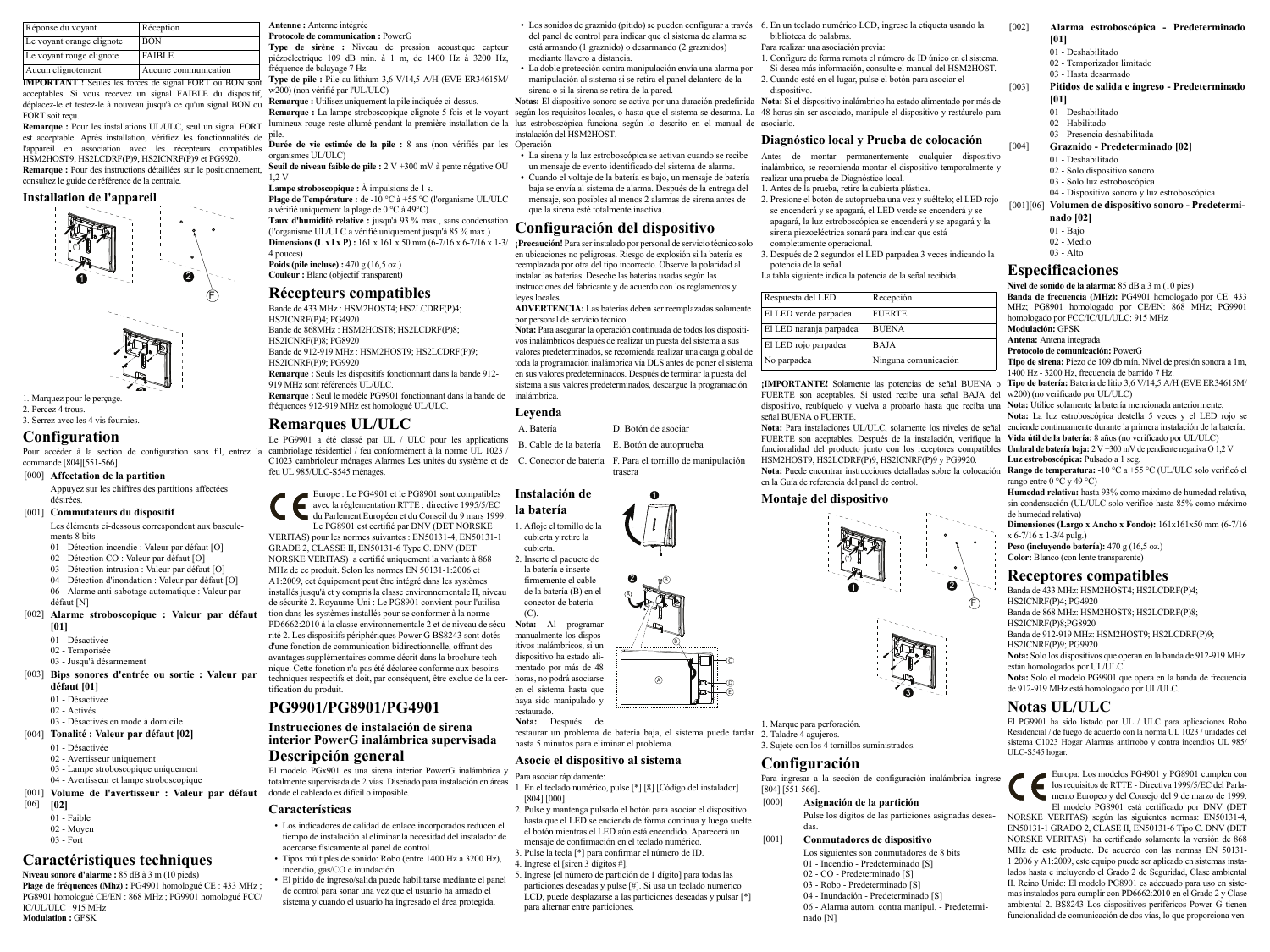probado que estas funciones cumplan con los requisitos técnicos bloqueado e restaurado. correspondientes y, por lo tanto, deberían considerarse fuera del **Nota:** Após restaurar um baixo problemas de bateria do sistema alcance de la certificación del producto.

### **PG9901/PG8901/PG4901**

# **Instruções de Instalação da Sirene Interior**

## **PowerG sem fio, supervisionada**

### **Resumo**

O modelo PGx901 é uma sirene interior PowerG sem fio, 2 vias, totalmente supervisionada. Destinada para instalação em zonas onde a fiação é difícil ou impossível.

#### **Características**

- ï Os indicadores de qualidade de ligação integrada reduzem o tempo de instalação, eliminando a necessidade de o instalador se aproximar do painel de controle.
- ï Tipos múltiplos de som: Roubo (entre 1400Hz 3200Hz), incêndio, gás/CO e inundação.
- ï O bip Entrada/Saída pode ser ativado através do painel de controle para soar sempre que o usuário tiver armado o sistema e sempre que tiver entrado na zona protegida.
- ï Os sons de apito (bip) podem ser configurados através do painel de controle para indicar o armamento do sistema de alarme (1 apito) e para desarmar (2 apitos) através do comando portátil.
- ï A proteção de Bloqueio Duplo envia um alarme de bloqueio para o sistema se o painel frontal da sirene for retirado ou se a sirene for retirada da parede.

**Notas:** O receptor acústico é ativado para uma duração predefinida de acordo com os requisitos locais, ou até que o sistema seja desarmado. A luz estroboscópica opera como descrito no manual de teste de Diagnóstico Local. instalação do HSM2HOST. Funcionamento

- ï A luz da sirene e estroboscópio ativa-se sempre que é recebida uma mensagem de evento de um sistema de alarme.
- ï Quando a tensão da bateria está fraca, é enviada uma mensagem de bateria fraca para o sistema de alarme. Depois da entrega da mensagem, são possíveis pelo menos 2 sirenes de alarme antes da sirene ficar totalmente inativa.

### **Configurar Dispositivo**

**Cuidado!** Deve ser instalada por pessoas qualificadas apenas em locais não perigosos. Risco de explosão se a bateria for substituída por um tipo incorreto. Respeitar a polaridade quando instalar as baterias. A eliminação das baterias usadas deve estar de acordo com as instruções do fabricante e conforme as regulamentações e normas locais.

**AVISO:** Baterias são apenas substituídas por pessoal qualificado. **Nota:** Para garantir um funcionamento contínuo de todo os dispositivos sem fio depois de executar uma predefinição do sistema é recomendado um carregamento global da programação de todos os dispositivos sem fio através DLS antes de padronizar o sistema. Depois de concluir a predefinição do sistema, faça o download da programação sem fio.

A

2

B

1

B

A

ĉ

E

#### **Legenda**

- A. Bateria
- B. Cabo da bateria
- C. Conector da bateria
- 
- D. Botão de registro E. Botão de auto-teste
- F. Para parafuso de
- bloqueio traseiro

#### **Instalar a bateria**

- 1. Solte o parafuso da traseira e abra a tampa.
- 2. Introduza o conjunto da bateria e coloque firmemente o cabo da bateria (B) no conetor
- da bateria (C). **Nota:** Sempre que estiver programando man-
- ualmente os dispositivos sem fio, se um dispositivo estiver funcionando durante mais de 48

tajas adicionales como se describen en el folleto técnico. No se ha horas não pode ser registrado no sistema até que o dispositivo seja

pode levar até 5 minutos para limpar o problema.

### **Registre o dispositivo no sistema**

- Para o registro rápido: 1. Em um teclado numérico pressione [\*] [8] [Código Instalador] [804] [000].
- 2. Pressione e mantenha pressionado o botão de registro do dispositivo até que os indicadores LED fiquem fixos e depois solte o botão de registro enquanto o LED continua aceso. Então, aparecerá no teclado numérico uma mensagem de

1. Marque para furação. 2. Furar 4 buracos.

**Configuração**

das.

**Especificações**

**[02]** 01 - Baixo 02 - Médio  $03 - \Delta$ lto

**Modulação:** GFSK

limite  $0^{\circ}$ C - 49 $^{\circ}$ C)

**Nível de som do alarme:** 85dB a 3m (10 pés)

com classificação FCC/IC/UL/ULC: 915MHz

**Nota:** Use apenas a bateria mencionada acima. continuamente durante a primeira instalação da bateria. **Duração da bateria:** 8 anos (não verificado por UL/ULC) **Limite bateria fraca:** 2V + 300mV inclinação negativa OU 1,2V

**Luz Estroboscópio:** Pulsada a cada 1 seg.

apenas verificado máx 85%RH)

**Peso (com bateria):** 470g (16,5oz) **Cor:** Branco (com lente transparente)

**Protocolo de Comunicação:** PowerG

**Faixa de Frequência (MHz):** PG4901 com classificação CE: 433MHz; PG8901 com classificação CE/EN: 868MHz; PG9901

**Tipo de sirene:** Um Piezo 109db min. Nível de pressão sonora @

3. Aperte com os 4 parafusos fornecidos.

[000] **Atribuição de Partição**

[001] **Comutações do Dispositivo**

01 - Desativado 02 - Temporizador Limitado 03 - Até Desarmado

01 - Desativado 02 - Ativado 03 - Presente Desativado

01 - Desativado 02 - Apenas Receptor Acústico 03 - Apenas Estroboscópico 04 - Receptor Acústico e Estroboscópico [001][06] **Volume do Receptor Acústico - Predefinido**

Para entrar na seção de configuração sem fio, insira [804][551-566].

Os seguintes são fechamentos de 8 bits 01 - Incêndio - Predefinido [S] 02 - CO - Predefinido [S] 03 - Roubo - Predefinido [S] 04 - Inundação - Predefinido [S] 06 - Alarme Blq automático - Predefinido [N] [002] **Alarme Estroboscópico - Predefinido [01]**

[003] **Bips Saída Entrada - Predefinido [01]**

Pressione os dígitos das partições atribuídas deseja-

3

- confirmação. 3. Pressione a tecla [\*] para confirmar ID.
- 4. Digite [3 sirene dígitos #].
- 5. Insira [# partição de 1 dígito] para todas as partições desejadas e pressione [#]. Se estiver usando um teclado numérico LCD, pode se deslocar para as partições desejadas e pressionar [\*] para comutar a partição. 6. Em um teclado numérico LCD, insira a etiqueta usando a
- biblioteca do Word. Para pré-registrar:

- 1. Configure remotamente o número de ID exclusivo no sistema. Para mais informação, consulte o manual do HSM2HOST. 2. Quando no local, pressione o botão de registro do dispositivo. **Nota:** Se o dispositivo sem fio estiver conectado durante mais de 48
- horas sem ser registrado, bloqueie e restaure o dispositivo para registrá-lo.

#### **Diagnóstico Local e teste de Colocação**

Antes de montar permanentemente qualquer dispositivo sem fio, é [003] recomendado montar temporariamente o dispositivo e realizar um

- 1. Antes de testar, remova a tampa plástica.
- 2. Pressione o botão de auto-teste e solte-o; O LED vermelho ficará ON e depois OFF, o LED verde ficará ON e depois OFF, a luz estroboscópica ficará ON e depois OFF e a sirene piezo [004] **Alarme Estroboscópico- Predefinido [02]**
- soará indicando que está totalmente operacional. 3. Depois de 2 segundos, o LED pisca  $3$  vezes indicando a intensidade do sinal.
- A tabela seguinte indica a intensidade do sinal recebido.

| Resposta LED               | Recepção            |
|----------------------------|---------------------|
| LED verde piscando         | <b>FORTE</b>        |
| LED laranja piscando BOM   |                     |
| LED Vermelho pis-<br>cando | <b>RUIM</b>         |
| Não pisca                  | Nenhuma comunicação |

**IMPORTANTE!** Apenas são aceitáveis as intensidades de sinal BOM ou FORTE. Se receber um sinal FRACO do dispositivo, volte **Antena:** Antena integrada a colocar o dispositivo e volte a testar até ser recebido um sinal BOM ou FORTE.

**Nota:** Para instalações UL/ULC, apenas são aceitáveis os níveis de 1m, 1400Hz-3200Hz, varrido de frequência 7Hz. sinal FORTE. Depois da instalação, verifique a funcionalidade em **Tipo de bateria:** Bateria de lítio 3,6V/14,5A/H (EVE ER34615M/ conjunto com os receptores compatíveis HSM2HOST9, HS2LCDRF(P)9, HS2ICNRF(P)9 e PG9920. w200) (não verificado por UL/ULC)

**Nota:** Para instruções detalhadas de Colocação, consulte o Guia de **Nota:** O estroboscópio pisca 5 vezes e o LED vermelho acende-se Referência do painel de controle.

#### **Montar o dispositivo**

 $\mathbf e$ F 1 (\*)

**Receptores Compatíveis** Faixa 433MHz: HSM2HOST4; HS2LCDRF(P)4; HS2ICNRF(P)4; that license agreement. PG4920

Limite de temperatura: -10°C a +55°C (UL apenas verificado o

Faixa 868MHz: HSM2HOST8; HS2LCDRF(P)8; HS2ICNRF(P)8; PG8920

Faixa 912-919MHz: HSM2HOST9; HS2LCDRF(P)9; HS2ICNRF(P)9; PG9920

**Nota:** Apenas os dispositivos operando na faixa 912-919MHz são classificados como UL/ULC.

Nota: Apenas o modelo PG9901 opera em faixa de frequência 912- (a) Software Installation and Use - For each license You acquire, You may have only one copy of the 919 MHz e possui classificação UL/ULC. SOFTWARE PRODUCT installed.

## **Notas UL/ULC**

O PG9901 foi listado pela UL / ULC para aplicações Roubo acquire a license for each workstation where the SOFTWARE will be used. Residencial / incêndio, de acordo com UL 1023 / unidades do sistema C1023 Household alarmes de assaltante e fogo UL 985/ the back-up copy solely for archival purposes. Except as expressly provided in this ULC-S545 Domicílios.

Europa: Os modelos PG4901 e PG8901 estão conforme os requisitos RTTE - Diretiva

1995/5/EC do Parlamento Europeu e do Conselho de 9 de março 1999. O modelo PG8901 é certificado pela DNV (DET NORSKE VERITAS) para as seguintes normas: EN50131-4, EN50131-1 GRAU 2, CLASSE II, EN50131-6 Tipo C. A DNV (DET NORSKE VERITAS) certificou apenas a variante 868MHz deste produto. Conforme a EN 50131-1:2006 e A1:2009, este equipamento pode ser aplicado em sistemas instalados até e incluindo o Grau 2 de Segurança, Classe II Ambiental. RU: O modelo PG8901 é apropriado para usar em sistemas instalados em conformidade com PD6662:2010 no Grau 2 e classe ambiental 2. BS8243, o periférico Power G tem uma funcionalidade de comunicação em 2 vias, providenciando benefícios adicionais descritos na brochura técnica. Esta funcionalidade não foi testada para estar conforme os respectivos requisitos técnicos e deve, portanto, ser considerada fora do âmbito da certificação do produto.



Este equipamento opera em caráter secundário, isto é, não tem direito a proteção contra interferência prejudicial, mesmo de estações do mesmo tipo, e não pode causar interferência a sistemas operando em caráter primário.

#### **Limited Warranty**

Digital Security Controls warrants that for a period of 12 months from the date of and binding arbitration in accordance with the Arbitration Act, and the parties agree to be bound by the purchase, the product shall be free of defects in materials and workmanship under arbitrator's decision. The place of arbitration shall be Toronto, Canada, and the language of the arbitration normal use and that in fulfilment of any breach of such warranty, Digital Security shall be English. Controls shall, at its option, repair or replace the defective equipment upon return of 7. LIMITED WARRANTY the equipment to its repair depot. This warranty applies only to defects in parts and (a) NO WARRANTY - DSC PROVIDES THE SOFTWARE "AS IS" WITHOUT WARRANTY. DSC DOES workmanship and not to damage incurred in shipping or handling, or damage due to NOT WARRANT THAT THE SOFTWARE WILL MEET YOUR REQUIREMENTS OR THAT causes beyond the control of Digital Security Controls such as lightning, excessive OPERATION OF THE SOFTWARE WILL BE UNINTERRUPTED OR ERROR-FREE. voltage, mechanical shock, water damage, or damage arising out of abuse, alteration or improper application of the equipment

The foregoing warranty shall apply only to the original buyer, and is and shall be in lieu of any and all other warranties, whether expressed or implied and of all other EVENT, IF ANY STATUTE IMPLIES WARRANTY REFLECTS ALLOCATION OF KISK - IN ANY ELECTS ALLOCATION OF KISK - IN ANY ELECTS ALLOCATION OF KISK obligations or liabilities on the part of Digital Security Controls. Digital Security LICENSE AGREEMENT, DSC'S ENTIRE LIABILITY UNDER ANY PROVISION OF THIS Controls neither assumes responsibility for, nor authorizes any other person LICENSE AGREEMENT SHALL BE LIMITED TO THE GREATER OF THE AMOUNT ACTUALLY purporting to act on its behalf to modify or to change this warranty, nor to assume for PAID BY YOU TO LICENSE THE SOFTWARE PRODUCT AND FIVE CANADIAN DOLLARS it any other warranty or liability concerning this product.

consequential damages, loss of anticipated profits, loss of time or any other losses LIMITATION MAY NOT APPLY TO YOU. incurred by the buyer in connection with the purchase, installation or operation or failure of this product.

*Warning: Digital Security Controls recommends that the entire system be completely tested on a regular basis. However, despite frequent testing, and due to, but not limited to, criminal tampering or electrical disruption, it is possible for this product to fail to perform as expected.*

*Important Information: Changes or modifications not expressly approved by Digital Security Controls could void the user's authority to operate this equipment.* **IMPORTANT - READ CAREFULLY:** DSC Software purchased with or without Products and Components is copyrighted and is purchased under the following license terms:

**Umidade Relativa:** máx. 93%RH, sem condensação (UL/ULC software and any related products or components ("HARDWARE") which You ï This End-User License Agreement ("EULA") is a legal agreement between You (the company, individual or entity who acquired the Software and any related Hardware) and Digital Security Controls, a division of Tyco Safety Products Canada Ltd. ("DSC"), the manufacturer of the integrated security systems and the developer of the

**Dimensões (CxLxP):** 161x161x50mm (6-7/16 x 6-7/16 x 1-3/4 pol) intended to be accompanied by HARDWARE, and is NOT accompanied by new acquired.<br>• If the DSC software product ("SOFTWARE PRODUCT" or "SOFTWARE") is HARDWARE, You may not use, copy or install the SOFTWARE PRODUCT. The SOFTWARE PRODUCT includes computer software, and may include associated media, printed materials, and "online" or electronic documentation.

• Any software provided along with the SOFTWARE PRODUCT that is associated with a separate end-user license agreement is licensed to You under the terms of

• By installing, copying, downloading, storing, accessing or otherwise using the SOFTWARE PRODUCT, You agree unconditionally to be bound by the terms of this EULA, even if this EULA is deemed to be a modification of any previous arrangement or contract. If You do not agree to the terms of this EULA, DSC is unwilling to license the SOFTWARE PRODUCT to You, and You have no right to use it. LICENSE

The SOFTWARE PRODUCT is protected by copyright laws and international copyright treaties, as well as other intellectual property laws and treaties. The SOFTWARE PRODUCT is licensed, not sold. 1. GRANT OF LICENSE This EULA grants You the following rights:

(b) Storage/Network Use - The SOFTWARE PRODUCT may not be installed, accessed, displayed, run, shared or used concurrently on or from different computers, including a workstation, terminal or other digital electronic device ("Device"). In other words, if You have several workstations, You will have to

(c) Backup Copy - You may make back-up copies of the SOFTWARE PRODUCT, but You may only have one copy per license installed at any given time. You may use EULA. You may not otherwise make copies of the SOFTWARE PRODUCT including the printed materials accompanying the SOFTWARE.

2. DESCRIPTION OF OTHER RIGHTS AND LIMITATIONS

(a) Limitations on Reverse Engineering, Decompilation and Disassembly - You may not reverse engineer, decompile, or disassemble the SOFTWARE PRODUCT, except and only to the extent that such activity is expressly permitted by applicable law notwithstanding this limitation. You may not make any changes or modifications to the Software, without the written permission of an officer of DSC. You may not remove any proprietary notices, marks or labels from the Software Product. You shall institute reasonable measures to ensure compliance with the terms and conditions of this EULA.

(b) Separation of Components - The SOFTWARE PRODUCT is licensed as a single product. Its component parts may not be separated for use on more than one HARDWARE unit.

(c) Single INTEGRATED PRODUCT - If You acquired this SOFTWARE with HARDWARE, then the SOFTWARE PRODUCT is licensed with the HARDWARE as a single integrated product. In this case, the SOFTWARE PRODUCT may only be used with the HARDWARE as set forth in this EULA.

(d) Rental - You may not rent, lease or lend the SOFTWARE PRODUCT. You may not make it available to others or post it on a server or web site.

(e) Software Product Transfer - You may transfer all of Your rights under this EULA only as part of a permanent sale or transfer of the HARDWARE, provided You retain no copies, You transfer all of the SOFTWARE PRODUCT (including all component parts, the media and printed materials, any upgrades and this EULA), and provided the recipient agrees to the terms of this EULA. If the SOFTWARE PRODUCT is an upgrade, any transfer must also include all prior versions of the SOFTWARE PRODUCT.

(f) Termination - Without prejudice to any other rights, DSC may terminate this EULA if You fail to comply with the terms and conditions of this EULA. In such event, You must destroy all copies of the SOFTWARE PRODUCT and all of its component parts.

(g) Trademarks - This EULA does not grant You any rights in connection with any trademarks or service marks of DSC or its suppliers.

3. COPYRIGHT - All title and intellectual property rights in and to the SOFTWARE PRODUCT (including but not limited to any images, photographs, and text incorporated into the SOFTWARE PRODUCT), the accompanying printed materials, and any copies of the SOFTWARE PRODUCT, are owned by DSC or its suppliers. You may not copy the printed materials accompanying the SOFTWARE PRODUCT. All title and intellectual property rights in and to the content which may be accessed through use of the SOFTWARE PRODUCT are the property of the respective content owner and may be protected by applicable copyright or other intellectual property laws and treaties. This EULA grants You no rights to use such content. All rights not expressly granted under this EULA are reserved by DSC and its suppliers. 4. EXPORT RESTRICTIONS - You agree that You will not export or re-export the SOFTWARE PRODUCT to any country, person, or entity subject to Canadian export restriction

5. CHOICE OF LAW - This Software License Agreement is governed by the laws of the Province of Ontario, Canada.

6. ARBITRATION - All disputes arising in connection with this Agreement shall be determined by final

760-3000

(b) CHANGES IN OPERATING ENVIRONMENT - DSC shall not be responsible for problems caused by changes in the operating characteristics of the HARDWARE, or for problems in the interaction of the SOFTWARE PRODUCT with non-DSC-SOFTWARE or HARDWARE PRODUCTS.<br>(c) LIMITATION OF LIABILITY: WARRANTY REFLECTS ALLOCATION OF RISK - IN ANY

In no event shall Digital Security Controls be liable for any direct, indirect or LIMITATION OF LIABILITY FOR CONSEQUENTIAL OR INCIDENTAL DAMAGES, THE ABOVE (CAD\$5.00). BECAUSE SOME JURISDICTIONS DO NOT ALLOW THE EXCLUSION OR

(d) DISCLAIMER OF WARRANTIES - THIS WARRANTY CONTAINS THE ENTIRE WARRANTY AND SHALL BE IN LIEU OF ANY AND ALL OTHER WARRANTIES, WHETHER EXPRESSED OR IMPLIED (INCLUDING ALL IMPLIED WARRANTIES OF MERCHANTABILITY OR FITNESS FOR A PARTICULAR PURPOSE) AND OF ALL OTHER OBLIGATIONS OR LIABILITIES ON THE PART OF DSC. DSC MAKES NO OTHER WARRANTIES. DSC NEITHER ASSUMES NOR AUTHORIZES ANY OTHER PERSON PURPORTING TO ACT ON ITS BEHALF TO MODIFY OR TO CHANGE THIS WARRANTY, NOR TO ASSUME FOR IT ANY OTHER WARRANTY OR

LIABILITY CONCERNING THIS SOFTWARE PRODUCT. (e) EXCLUSIVE REMEDY AND LIMITATION OF WARRANTY - UNDER NO CIRCUMSTANCES SHALL DSC BE LIABLE FOR ANY SPECIAL, INCIDENTAL, CONSEQUENTIAL OR INDIRECT DAMAGES BASED UPON BREACH OF WARRANTY, BREACH OF CONTRACT, NEGLIGENCE, STRICT LIABILITY, OR ANY OTHER LEGAL THEORY. SUCH DAMAGES INCLUDE, BUT ARE NOT LIMITED TO, LOSS OF PROFITS, LOSS OF THE SOFTWARE PRODUCT OR ANY ASSOCIATED FOURMENT, COST OF CAPITAL, COST OF SUBSTITUTE OR REPLACEMENT EQUIPMENT, FACILITIES OR SERVICES, DOWN TIME, PURCHASERS TIME, THE CLAIMS OF THIRD PARTIES, INCLUDING CUSTOMERS, AND INJURY TO PROPERTY.

WARNING: DSC recommends that the entire system be completely tested on a regular basis. However, despite frequent testing, and due to, but not limited to, criminal tampering or electrical disruption, it is possible for this SOFTWARE PRODUCT to fail to perform as expected.

Always ensure you obtain the latest version of the User Guide. Updated versions of this User Guide are available by contacting your distributor.

© 2014 Tyco International Ltd. and its Respective Companies. All Rights Reserved. The trademarks, logos, and service marks displayed on this document are registered in the United States for other countries]. Any misuse of the trademarks is strictly prohibited and Tyco International Ltd. will aggressively enforce its intellectual property rights to the fullest extent of the law, including pursuit of criminal prosecution wherever necessary. All trademarks not owned by Tyco International Ltd. are the property of their respective owners, and are used with permission or allowed under applicable laws. Product offerings and specifications are subject to change without notice. Actual products may vary from photos. Not all products include all features. Availability varies by region; contact your sales representative.

Toronto, Canada · www.dsc.com · Printed in Israel · Tech. Support: 1-800-387-3630 (Canada, US), 905-

**Garantie limitée**